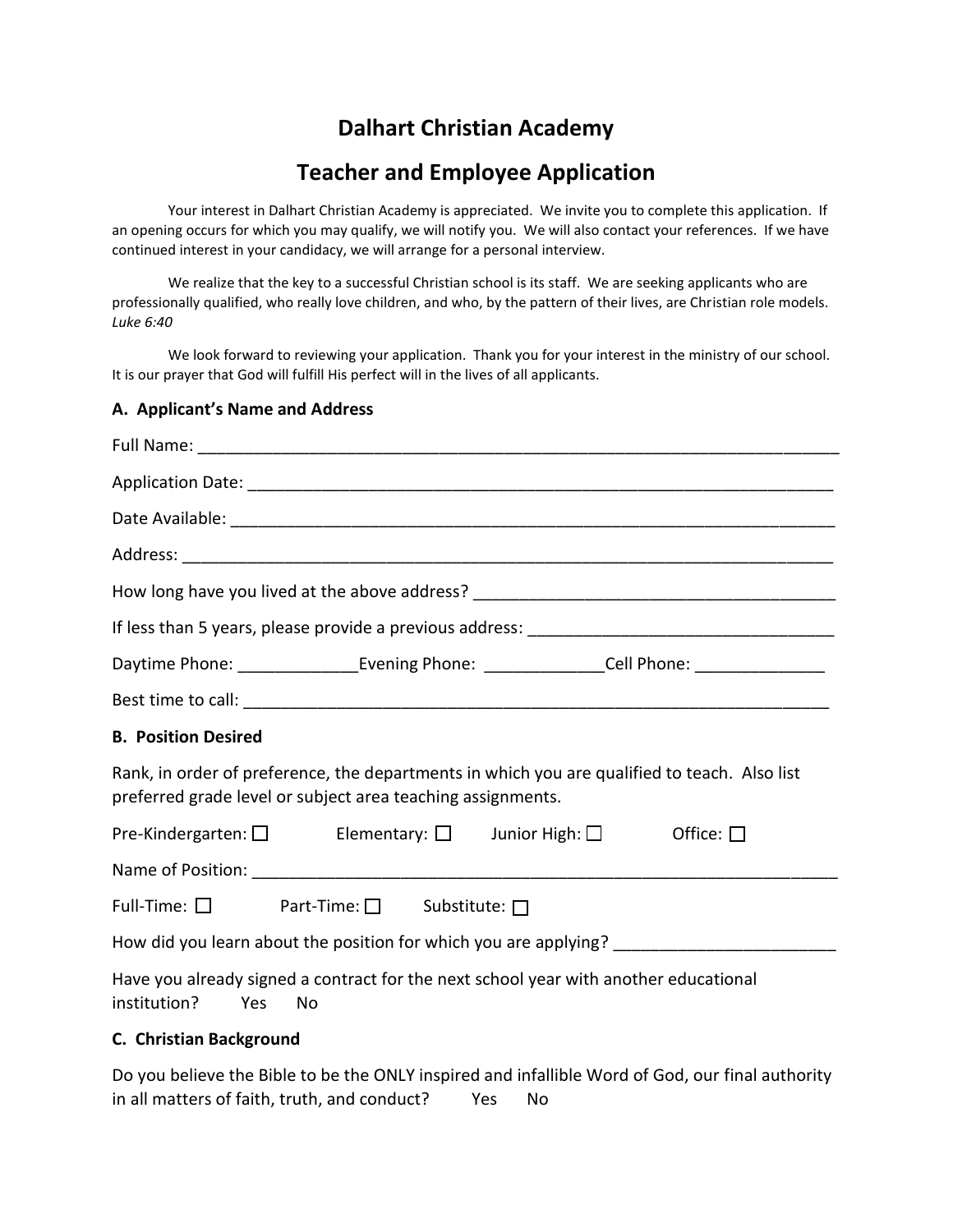**Please carefully read the Dalhart Christian Academy Statement of Faith and indicate below your degree of support.**

*This school accepts the Holy Scriptures as the revealed will of God, the all-sufficient rule of faith and practice, for the purpose of maintaining the general unity. The Scriptures, both the Old and New Testaments, are verbally inspired of God to man.* 

*We believe the Deity of the Lord Jesus Christ as Scripture declares: His virgin birth, His sinless life, His miracles, His substitutionary work on the cross, His bodily resurrection from the dead, and His exaltation to the right hand of God.*

*We understand that man was created good and upright, for God said, "Let us make man in our image, after our likeness." However, man by his voluntary transgression, fell and thereby incurred not only physical death, but also spiritual death, which is separation from God. Man's only hope of redemption is through the shed blood of Jesus Christ, the Son of God. Salvation is received through repentance toward God and faith in the Lord Jesus Christ.*

I fully support the statement as written without mental reservations.

\_\_\_\_\_I support the statement except for the area(s) listed and explained below. The exceptions represent either disagreements or items for which I have not yet formed an opinion or conviction. The conversion of  $\mathcal{L}$  is a set of  $\mathcal{L}$  is a set of  $\mathcal{L}$  is a set of  $\mathcal{L}$ 

\_\_\_\_\_\_\_\_\_\_\_\_\_\_\_\_\_\_\_\_\_\_\_\_\_\_\_\_\_\_\_\_\_\_\_\_\_\_\_\_\_\_\_\_\_\_\_\_\_\_\_\_\_\_\_\_\_\_\_\_\_\_\_\_\_\_\_\_\_\_\_\_\_\_\_\_\_\_ \_\_\_\_\_\_\_\_\_\_\_\_\_\_\_\_\_\_\_\_\_\_\_\_\_\_\_\_\_\_\_\_\_\_\_\_\_\_\_\_\_\_\_\_\_\_\_\_\_\_\_\_\_\_\_\_\_\_\_\_\_\_\_\_\_\_\_\_\_\_\_\_\_\_\_\_\_\_

Please answer the following questions regarding your participation in church.

| Church Name: <u>___________________________</u>                         | Address:                     |
|-------------------------------------------------------------------------|------------------------------|
| Phone Number: <u>__________________</u>                                 |                              |
| Years Attended:                                                         |                              |
| Have you made a profession of faith for salvation through Jesus Christ? | <b>Yes</b><br>No.            |
| Indicate the frequency of your church attendance: Regular Occasional    | Seldom                       |
| Please check all activities/ministries in which you are involved.       |                              |
| <b>Choir or Music Ministries</b>                                        | Sunday School/Teacher        |
| Youth Group Leader                                                      | <b>Children's Ministries</b> |

\_\_\_\_\_\_\_\_\_\_\_\_\_\_\_\_\_\_\_\_\_\_\_\_\_\_\_\_\_\_\_\_\_\_\_\_\_\_\_\_\_\_\_\_\_\_\_\_\_\_\_\_\_\_\_\_\_\_\_\_\_\_\_\_\_\_\_\_\_\_\_\_\_\_\_\_\_

Men's or Women's Ministries Bible Study

Outreach Ministries **Example 20** Other  $\overline{O}$ 

Please list the name of any church staff member/pastor that knows you personally.

Describe your routine of personal Bible study and prayer.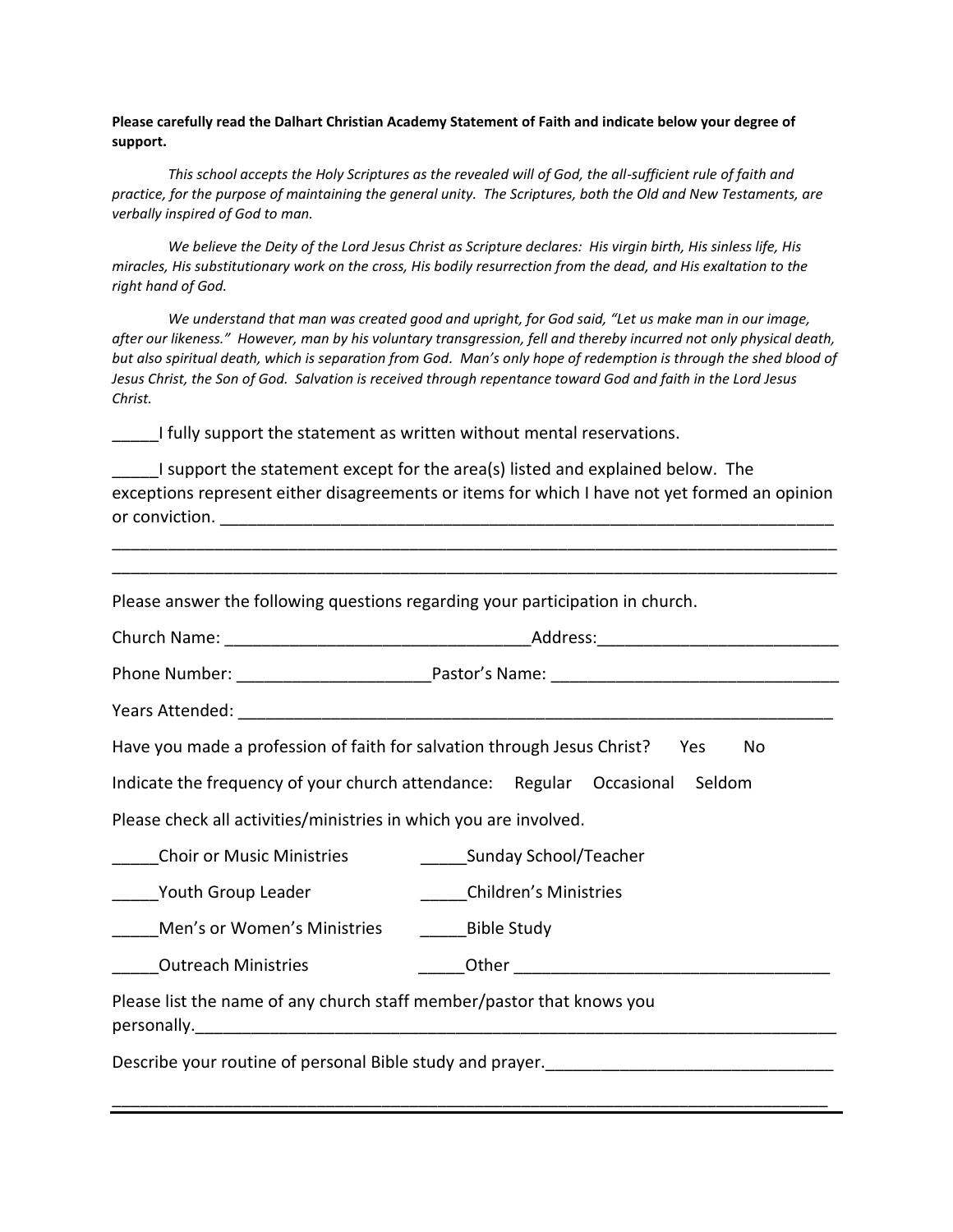**In your own handwriting on a separate sheet of paper, briefly give testimony of your salvation through Jesus Christ and your continued walk with Him since salvation. Also state what you believe is the function of a Christian school.** 

**D. Professional Qualifications**

**\*Please attach photocopies of all your post-secondary transcripts. Should you be offered a position, official copies of your transcripts must be provided to the school for inclusion in your personnel file.**

Complete the following information:

| <b>Degree Received</b> | <b>Date Received</b> | <b>Issuing Institution</b> |
|------------------------|----------------------|----------------------------|
|                        |                      |                            |
|                        |                      |                            |
|                        |                      |                            |
|                        |                      |                            |

Major Field of study:

Minor if applicable:  $\blacksquare$ 

Total semester hours after Bachelor's Degree:

Teaching Experience: *Sequentially list your teaching experience with most recent year first.*

| <b>School's Name</b> | <b>Grades or Subjects Taught</b> | <b>Dates</b> |
|----------------------|----------------------------------|--------------|
|                      |                                  |              |
|                      |                                  |              |
|                      |                                  |              |

Do you currently hold a state or national teaching certificate? \_\_\_\_\_\_Please specify:

\_\_\_\_\_\_\_\_\_\_\_\_\_\_\_\_\_\_\_\_\_\_\_\_\_\_\_\_\_\_\_\_\_\_\_\_\_\_\_\_\_\_\_\_\_\_\_\_\_\_\_\_\_\_\_\_\_\_\_\_\_\_\_\_\_\_\_\_\_\_\_\_\_\_\_\_\_\_

\_\_\_\_\_\_\_\_\_\_\_\_\_\_\_\_\_\_\_\_\_\_\_\_\_\_\_\_\_\_\_\_\_\_\_\_\_\_\_\_\_\_\_\_\_\_\_\_\_\_\_\_\_\_\_\_\_\_\_\_\_\_\_\_\_\_\_\_\_\_\_\_\_\_\_\_\_

Have you ever held a state or national teaching certificate, which is no longer valid?

Please specify: **Example 20** and  $\overline{P}$ 

Do you currently have an ACSI Teaching Certificate? <br> Please specify:

Have you ever held an ACSI Teaching Certificate, which is no longer valid? \_\_\_\_\_\_\_\_\_\_\_\_\_\_\_\_\_\_\_\_\_\_\_\_

Please specify: **Example 20** and 20 and 20 and 20 and 20 and 20 and 20 and 20 and 20 and 20 and 20 and 20 and 20 and 20 and 20 and 20 and 20 and 20 and 20 and 20 and 20 and 20 and 20 and 20 and 20 and 20 and 20 and 20 and

List any endorsement(s):\_\_\_\_\_\_\_\_\_\_\_\_\_\_\_\_\_\_\_\_\_\_\_\_\_\_\_\_\_\_\_\_\_\_\_\_\_\_\_\_\_\_\_\_\_\_\_\_\_\_\_\_\_\_\_\_\_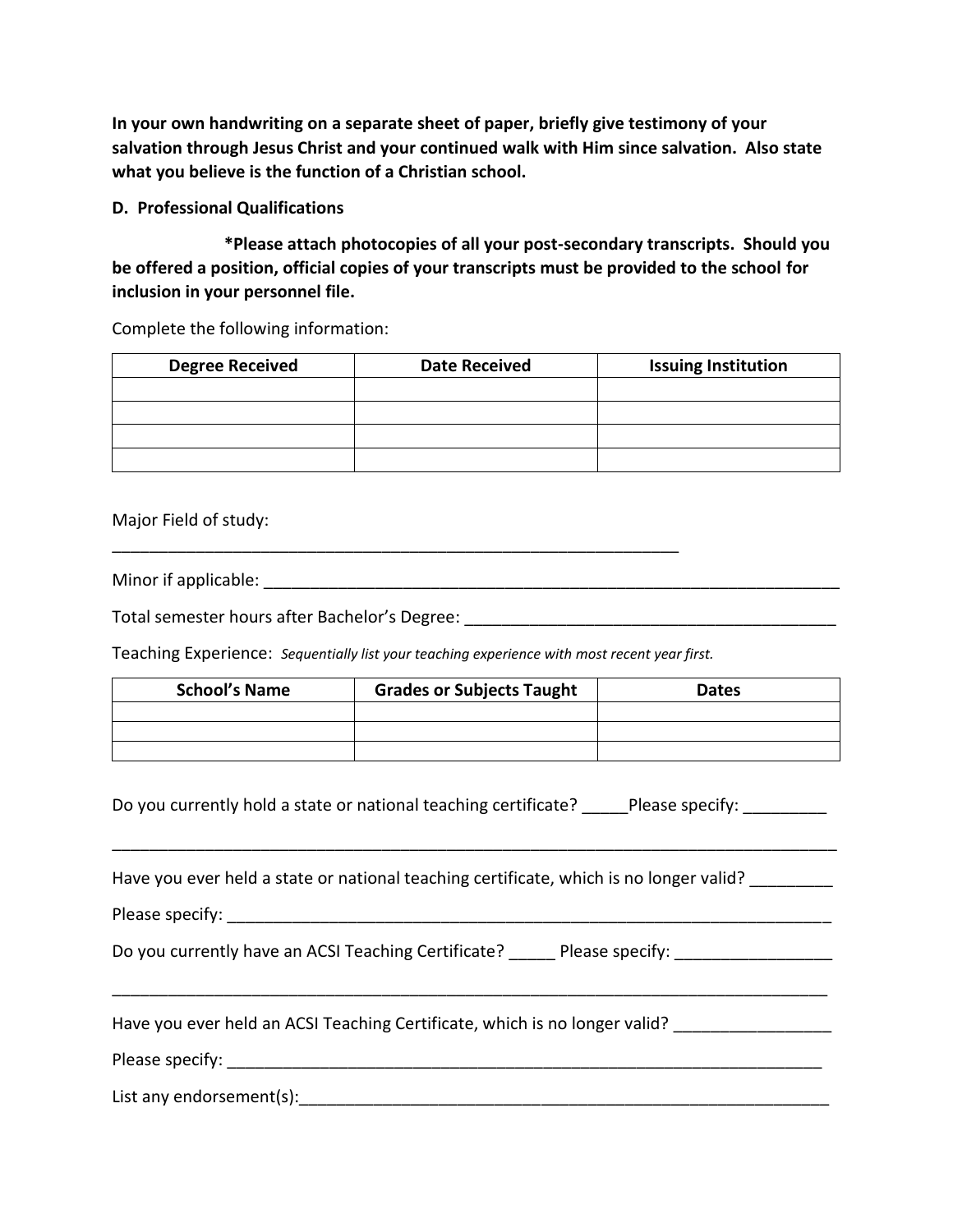### \**Please attach photocopies of any certificates held.*

#### **E. Employment History**

Please start with your current or most recent employer and work backwards for the past five years.

#### **F. Personal References**

Give three references that are qualified to speak of your professional training and experience.

List your current or most recent principal/supervisor first.

#### **Superintendent, Principal, or Immediate Supervisor:**

| Name:                       | Phone: |  |
|-----------------------------|--------|--|
| <b>Complete Address:</b>    |        |  |
| Position:                   |        |  |
| Number of years acquainted: |        |  |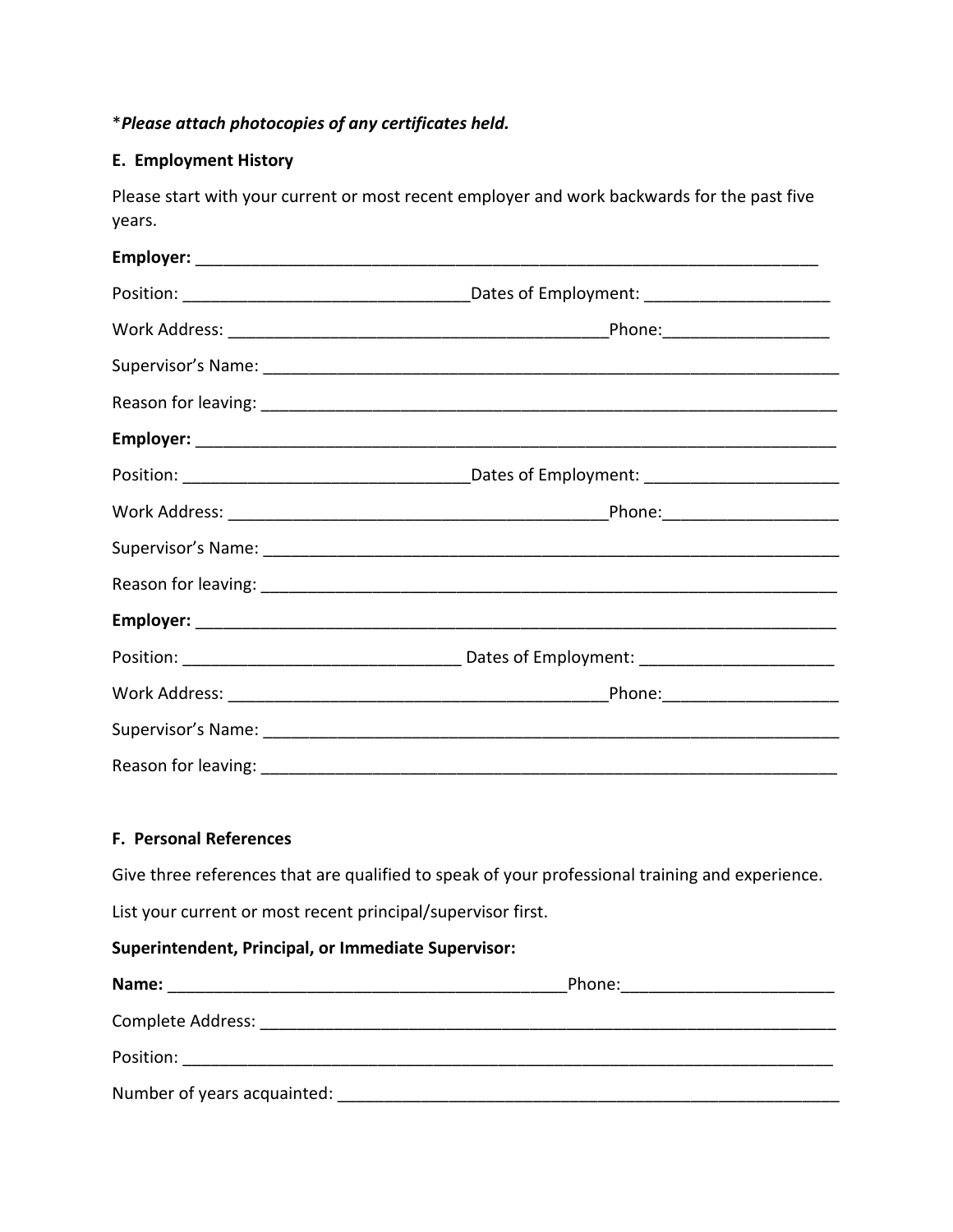#### **Peer, Superintendent, Principal, or Immediate Supervisor:**

| Name:                              |  |
|------------------------------------|--|
|                                    |  |
|                                    |  |
|                                    |  |
|                                    |  |
|                                    |  |
| Person whom you last served under: |  |
|                                    |  |
|                                    |  |
|                                    |  |
|                                    |  |

# **Authorization to Release Information**

I have made application for a position as a \_\_\_\_\_\_\_\_\_\_\_\_\_\_\_\_\_\_\_\_\_\_\_\_\_\_\_\_with Dalhart Christian Academy. I have authorized the school to thoroughly interview the primary references which I have listed, any secondary